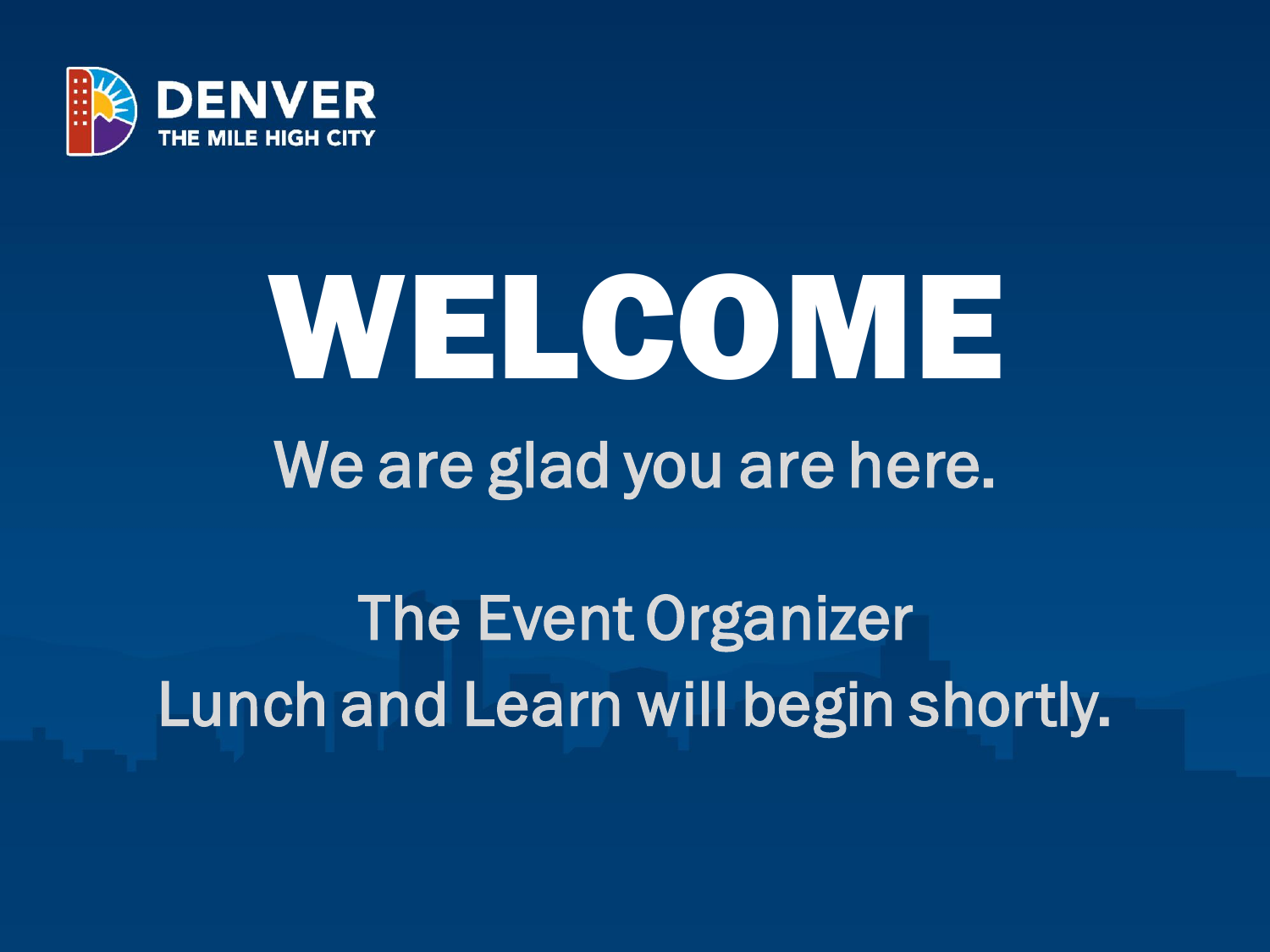

# The OSE Ordinance: What it Means for Event Organizers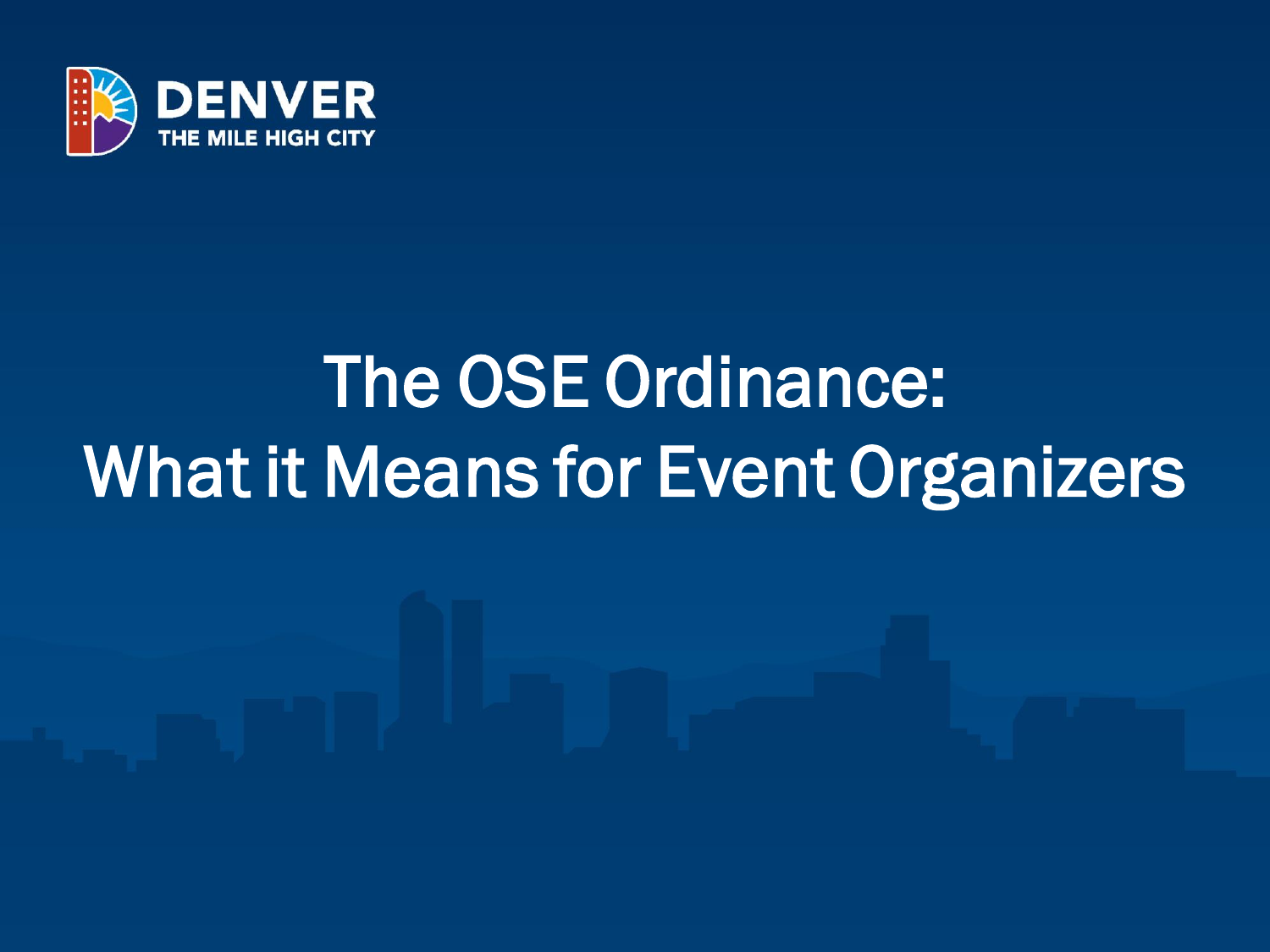

### OSE Ordinance Finalized

**VOLUME I** 

August 30, 2021 - OSE added to the City and County of Denver Revised Municipal Code.

OSE's Special Event Permit (OSEP) is now required.

Adopted May 24, 1982 Effective September 1, 1982

Published in 1982 by Order of the City Council



Municipal Code Corporation P.O. Box 2235 Tallahassee, FL 32316 info@municode.com 800.262.2633 www.municode.com

**OFFICIALS** 

of the

CITY AND COUNTY OF DENVER, COLORADO

Michael B. Hancock Mayor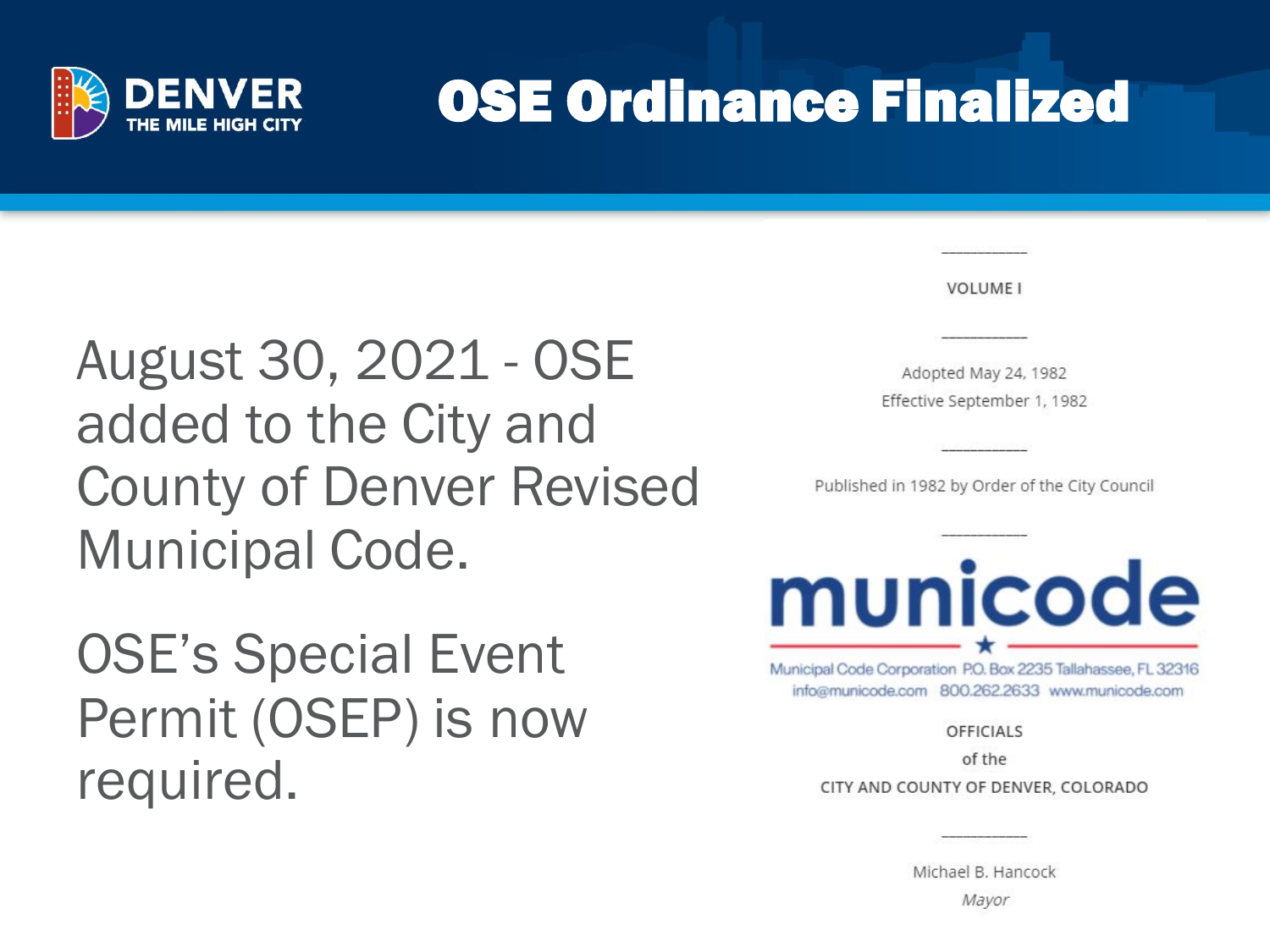

What does this mean?

### Formalization of Current Processes

- OSEP applies to public events on public property that are temporary in nature and involve more than one City agency
- OSEP will not apply to assemblies, private events, events on private property nor indoor events

*OSE will continue to provide great customer service and actively collaborate with other City agencies*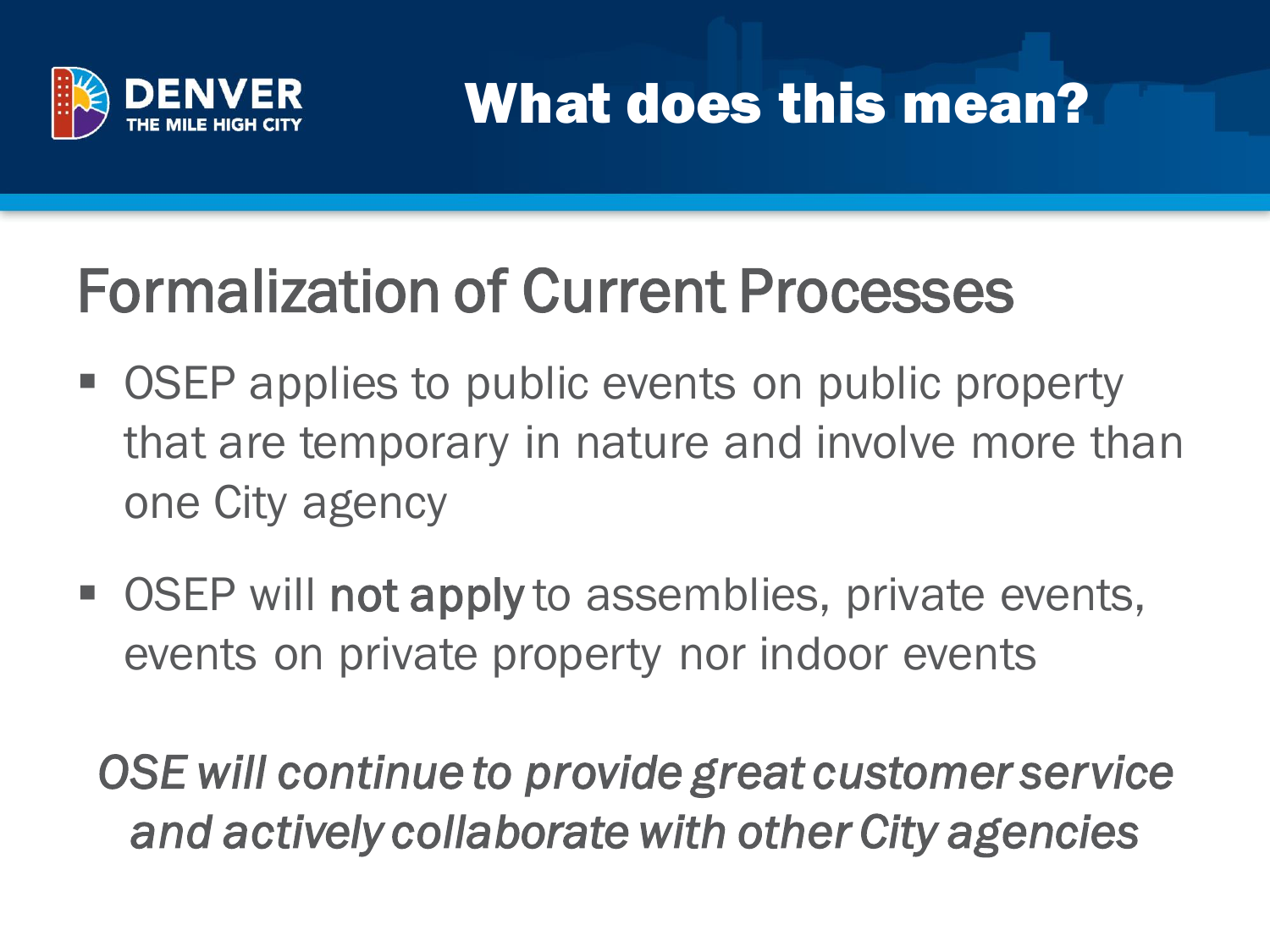

### Do You Need an OSEP?

- ❑ Held on public property in the City and County of Denver (i.e., in parks, streets, sidewalks, alleyways or plazas), AND
- ❑ Open to the public (e.g., publicly advertised, anyone can attend or buy a ticket, no invite list), AND
- ❑ Meet two or more of the checklist items below…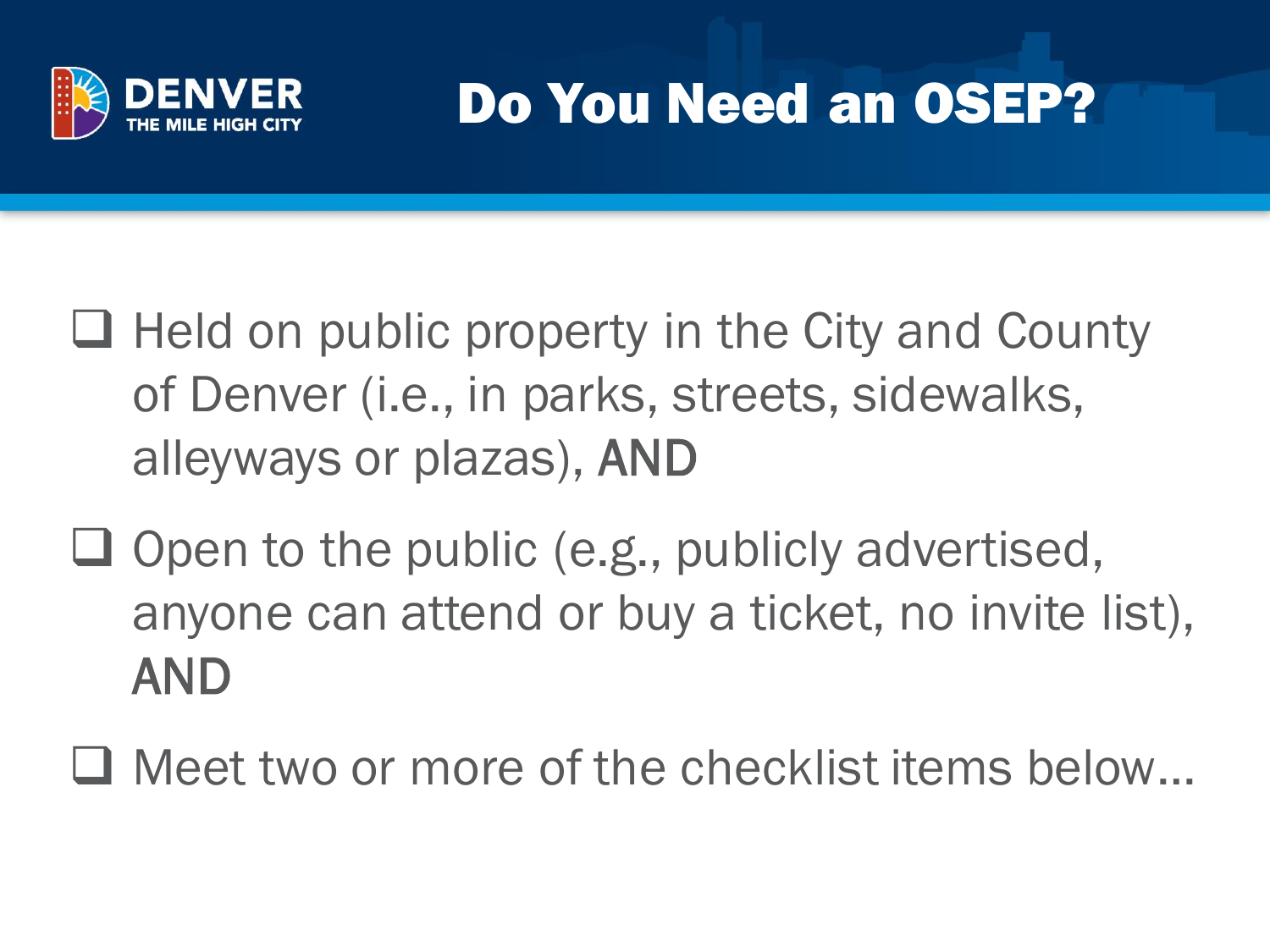

### Do You Need an OSEP?

#### **YES NO**

| 1. | Does your event take place partly or entirely within a Denver park?                                                         |  |
|----|-----------------------------------------------------------------------------------------------------------------------------|--|
| 2. | Does your event take place partly or entirely on a Denver street, sidewalk or alleyway?                                     |  |
| 3. | Does your event require street rolling closures? e.g., parade, race, run, walk or ride?                                     |  |
|    | 4. Will your event feature tents > 200 sf, propane, fireworks, open flames or floats?                                       |  |
| 5. | Will your event utilize generators >5kW or stages/structures?                                                               |  |
| 6. | Will anything be sold at your event? e.g., tickets, food, beverage, alcohol,<br>food trucks, consumable CBD or merchandise? |  |
|    | 7. Will your event feature body art, animals or water features?                                                             |  |
| 8. | Will your event utilize hired security or off-duty police officers?                                                         |  |
| 9. | Will your event have marijuana themes, advertising or sponsors?                                                             |  |
|    | 10. Will your event have amplified sound of any kind? e.g., speakers, audio systems,<br>mechanical sound or megaphones?     |  |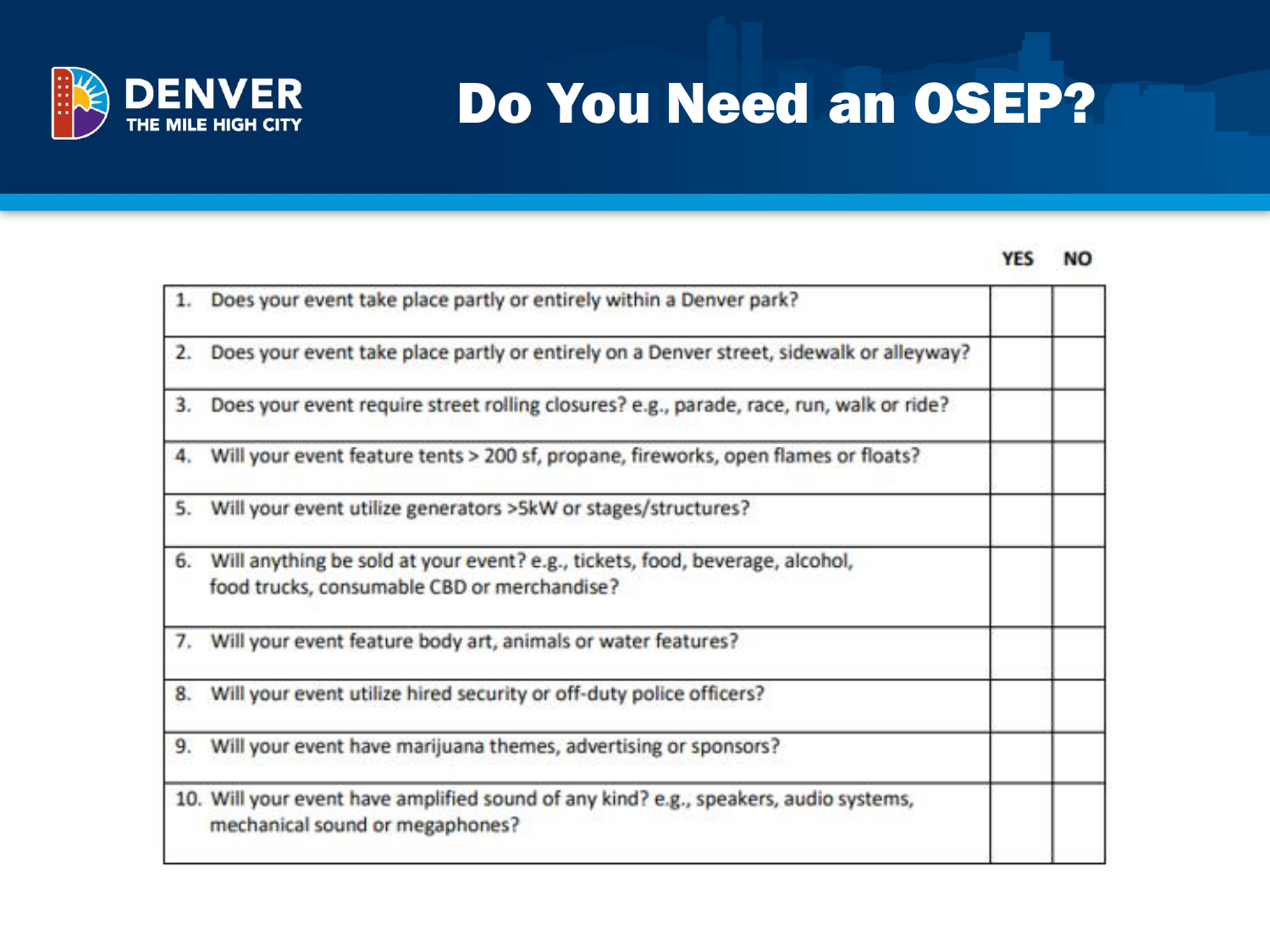



### NEW Tool for Your Organizer Belt!



Before you apply for your OSEP, please refer to OSE's **[Event Planning Guide](https://www.denvergov.org/files/assets/public/special-events/documents/requirements/eventplanningguidefinal2021.pdf) for an overview of City process** to plan an event on public property in Denver.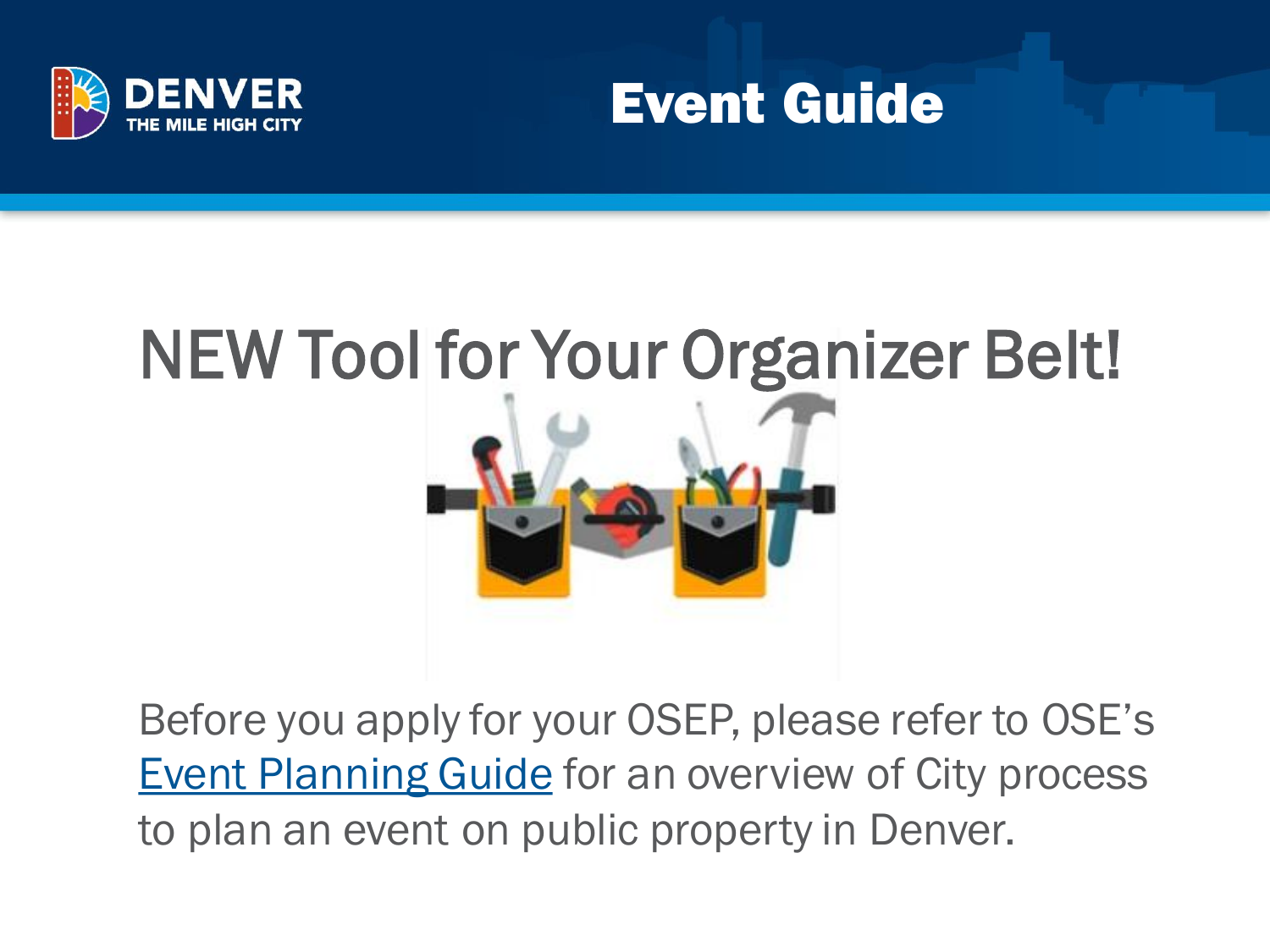

Fri

 $\overline{7}$ 

Sat

 $\mathbf{1}$ 

### Due 60 days in advance of first event day

|     |     |     | <b>April 2021</b> |       |                |     |                |     |     | May 2021 |        |
|-----|-----|-----|-------------------|-------|----------------|-----|----------------|-----|-----|----------|--------|
| Sun | Mon | Tue | Wed               | Thu   | Fri            | Sat | Sun            | Mon | Tue | Wed      | Thu    |
|     |     |     |                   | $1\,$ | $\overline{2}$ | 3   |                |     |     |          |        |
| 4   | 5   | 6   | $\overline{7}$    | 8     | 9              | 10  | $\overline{2}$ | 3   | 4   | 5        | 6      |
| 11  | 12  | 13  | 14                | 15    | 16             | 17  | 9              | 10  | 11  | 12       | $13\,$ |
| 18  | 19  | 20  | 21                | 22    | 23             | 24  | 16             | 17  | 18  | 19       | 20     |
| 25  | 26  | 27  | 28                | 29    | 30             |     | 23             | 24  | 25  | 26       | 27     |
|     |     |     |                   |       |                |     | 30             | 31  |     |          |        |
|     |     |     |                   |       |                |     |                |     |     |          |        |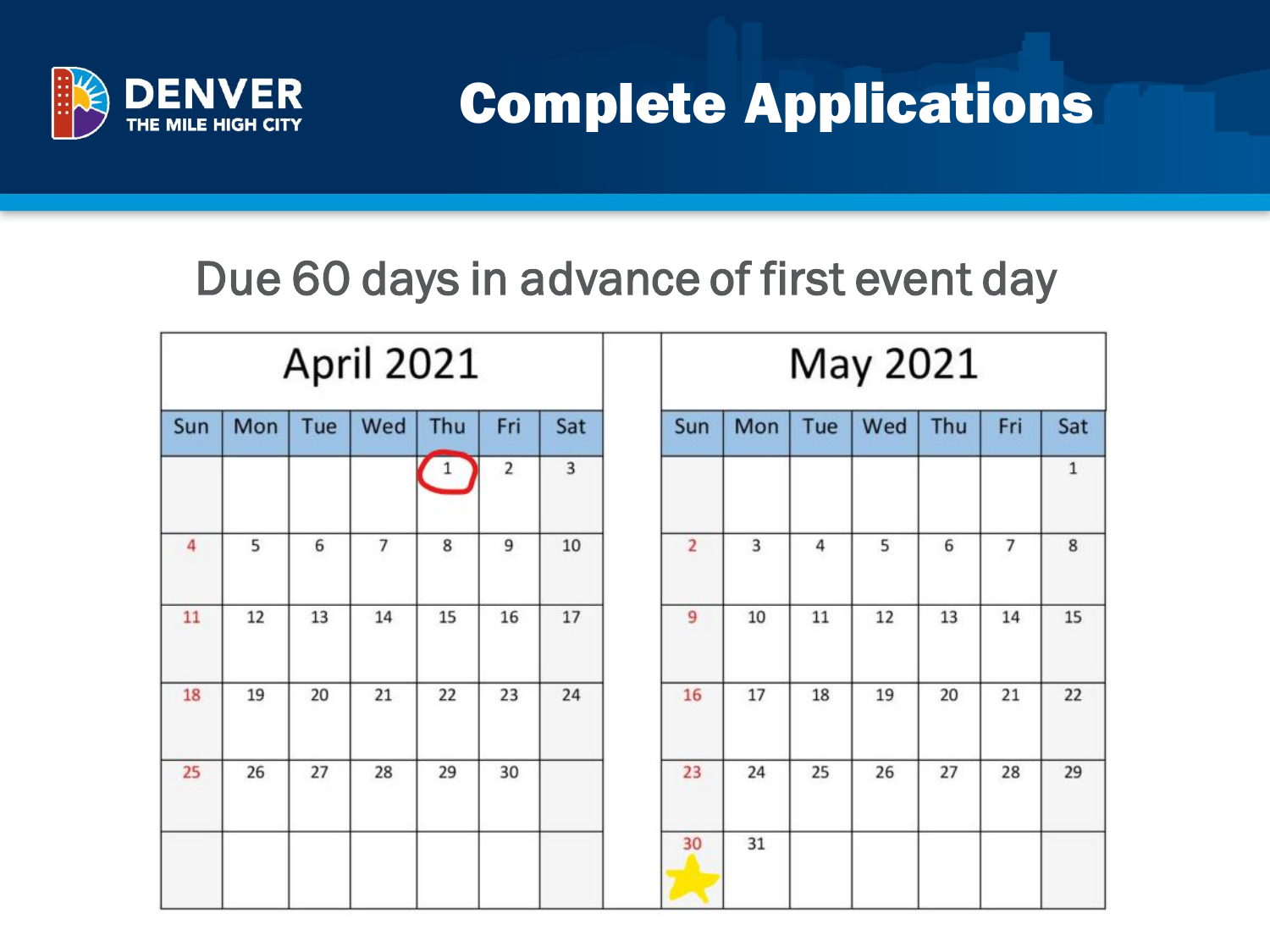

## Include the following:

- All event and applicant information
- Draft site plan
- Draft community notification
- Premise documentation In parks = Preliminary park permit In right-of-way = Traffic control plan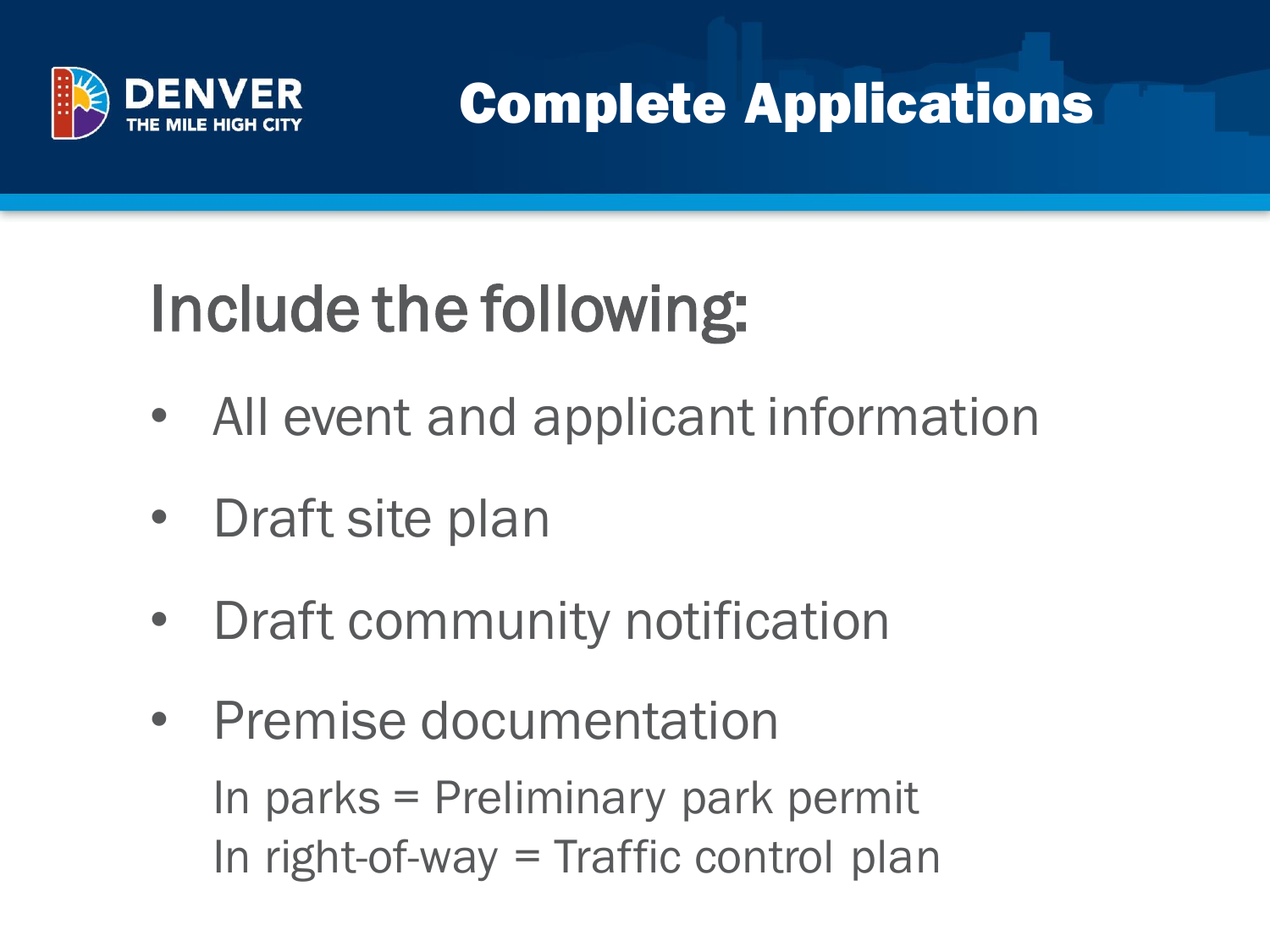

▲ 1 Applicant Information

### **Applicant** Information

### **APPLICATION MENU**

← 1 Applicant Information

- $\sim$  2 Event Information
- $\vee$  3 Event Details

| Organization Name                                           | City and County of Denver, Office of Special Events |
|-------------------------------------------------------------|-----------------------------------------------------|
| Organization Type                                           | Government Agency                                   |
| Organization Website                                        | http://www.denvergov.org                            |
| First Name                                                  | Rose                                                |
| Last Name                                                   | Martin                                              |
| Position                                                    | Event Organizer                                     |
| Primary Phone Number                                        | 616-550-4731                                        |
| Secondary Phone Number                                      | 720-865-4311                                        |
| Email                                                       | rose.martin@denvergov.org                           |
| Mailing Address                                             | 201 W. Colfax Ave.                                  |
| Mailing Address 2                                           | Ste. 1104                                           |
| City                                                        | Denver                                              |
| Country                                                     | <b>United States</b>                                |
| State                                                       | Colorado                                            |
| Zip Code                                                    | 80202                                               |
| Is the On-Site Contact the same as the primary contact? Yes |                                                     |
| Public Inquiry Contact Organization Name                    | City and County of Denver OSE                       |
| Public Inquiry Contact First Name                           | Rose                                                |
| Public Inquiry Contact Last Name                            | Watts                                               |
| Public Inquiry Contact Position                             | Operations Manager                                  |
| Public Inquiry Contact Phone Number                         | 616-550-4731                                        |
| Public Inquiry Contact Email                                | rose.watts@denvergov.org                            |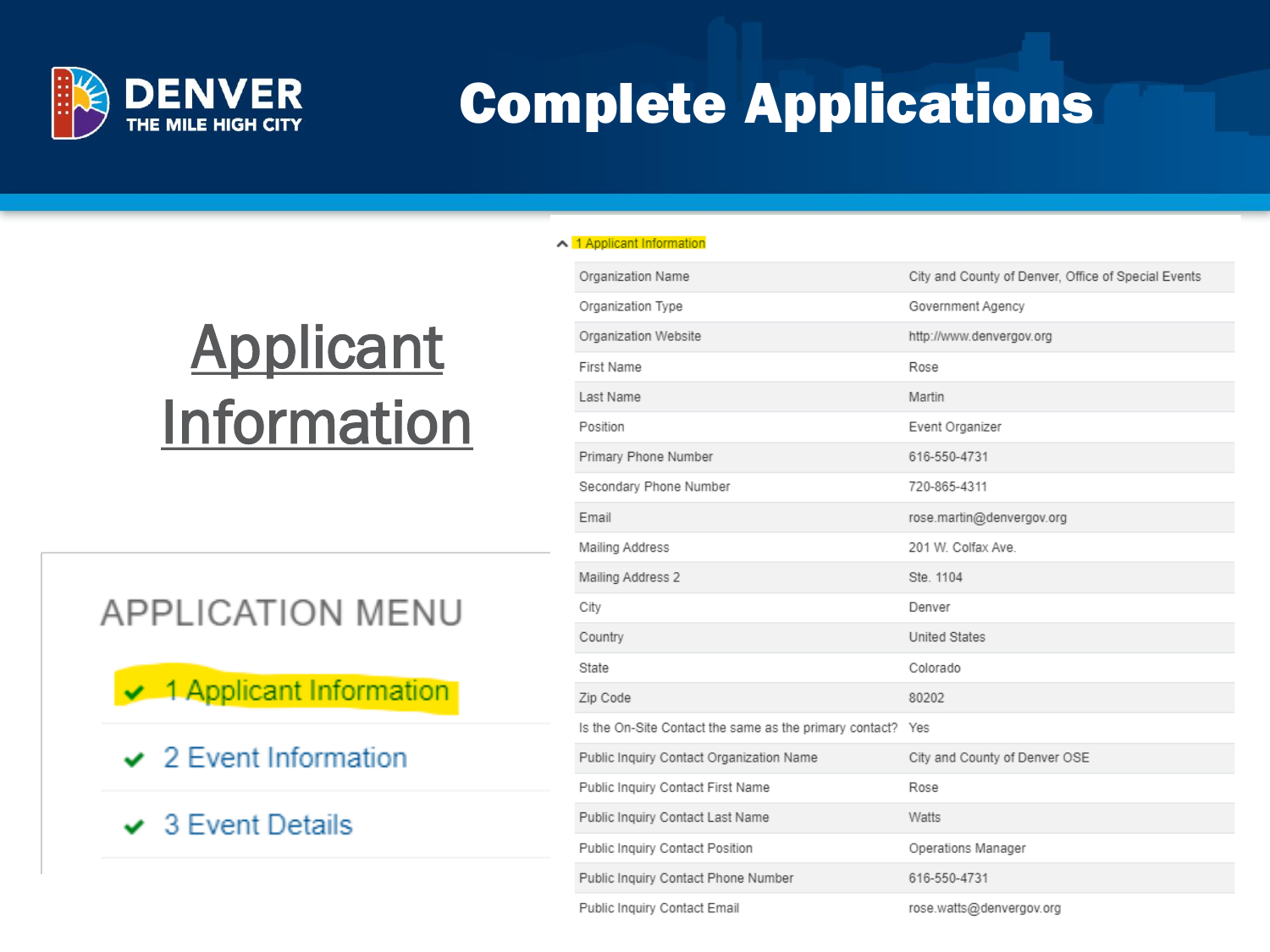

#### $\sim$  2 Event Information

### Event Information

### **APPLICATION MENU**

- $\vee$  1 Applicant Information
- ✔ 2 Event Information
- $\sim$  3 Event Details

| Event Name                                       | OSE 2020 Special Event Forum                                                                    |
|--------------------------------------------------|-------------------------------------------------------------------------------------------------|
| Event Type                                       | Festival                                                                                        |
| Event Website                                    | http://www.denvergov.org                                                                        |
| Event Description                                | Helping event organizers, one forum at a time!                                                  |
| Public Event Description                         | Come on down to learn more about how to plan a safe<br>and fun event on Denver Public Property! |
| Will your event held in a Denver Park?           | Yes                                                                                             |
| Upload your preliminary park permit(s) here      |                                                                                                 |
| Event Location                                   | Denver Park or Trail, Hard Closure, Rolling Closures of<br>streets                              |
| Use of Denver park or trail details              | N/A                                                                                             |
| Hard road closure details.                       | Bannock: From 14th Ave. to Colfax Ave. Full Closure                                             |
| Rolling closures of streets detailed description | Race route map                                                                                  |
| Closest Intersection, Park or Facility           | Bannock and Colfax                                                                              |
| Select the Police District                       | District 1                                                                                      |
| Select the City Council District                 | District 6                                                                                      |
| Event Start Date                                 | 2020-01-15                                                                                      |
| Event End Date                                   | 2020-01-15                                                                                      |
| Day 1 Start Time                                 | 3:30 pm                                                                                         |
| Day 1 End Time                                   | 6:00 pm                                                                                         |
| Set Up Date and Start Time                       | 2020-01-15 12:00 pm                                                                             |
| Tear Down Date and End Time                      | 2020-01-15 8:00 pm                                                                              |
| Estimated # of Participants                      | 150                                                                                             |
| Estimated # of Attendees Per Day                 | 150                                                                                             |
| Estimated # of Staff/Volunteers                  | 10 <sup>10</sup>                                                                                |
| Will the event be open to the general public?    | Yes                                                                                             |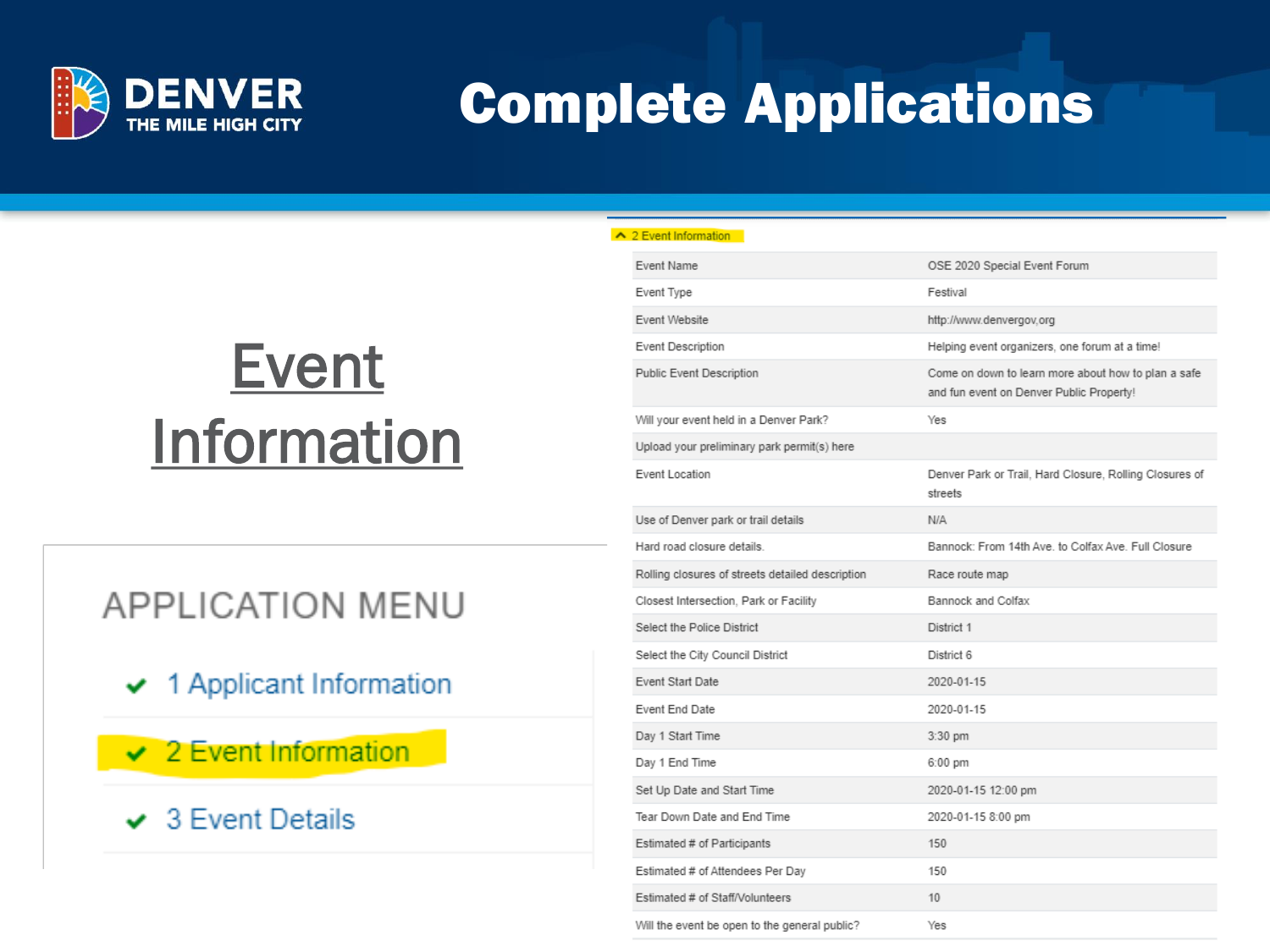

### Draft Site Plan

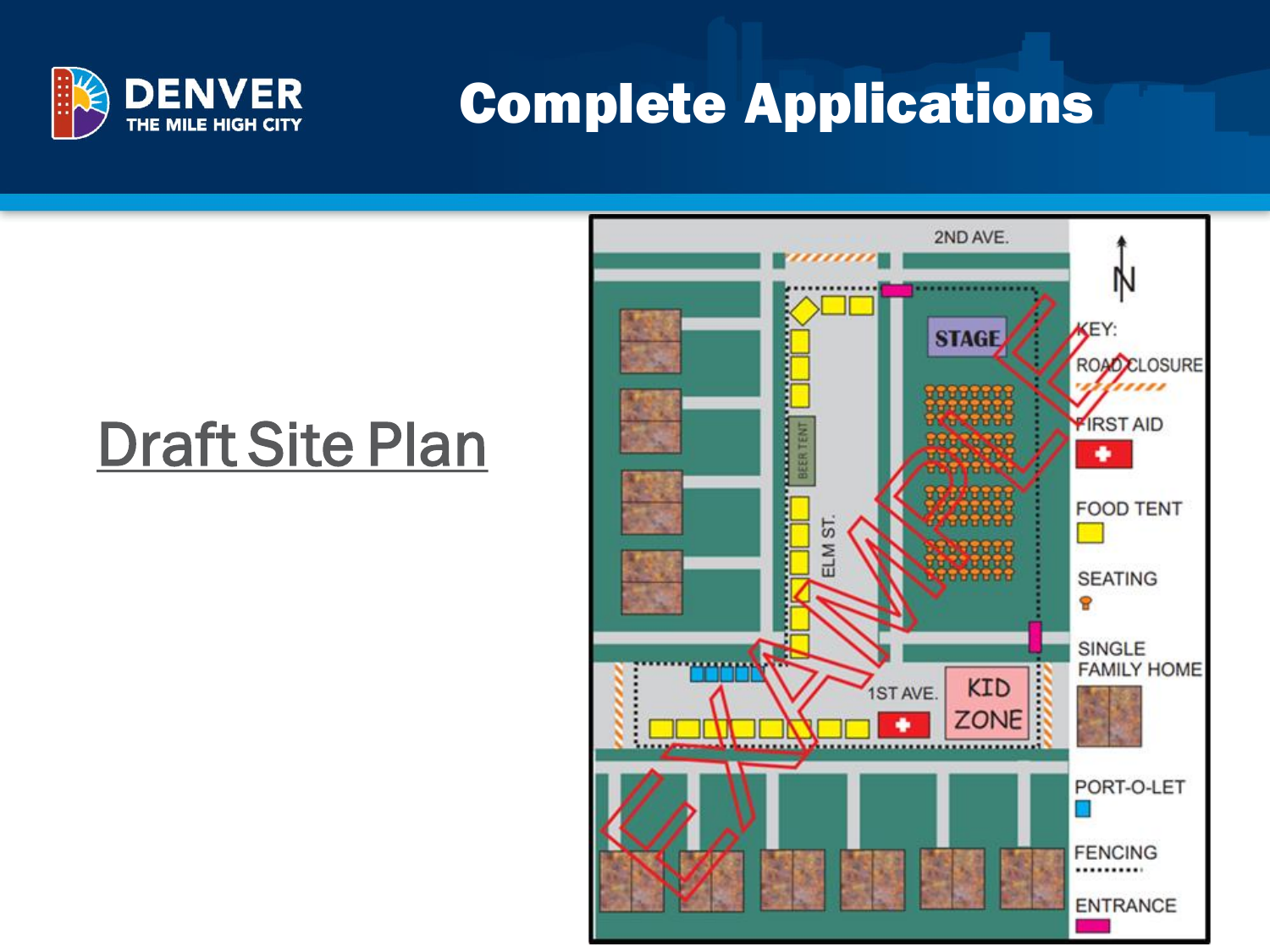

### **IMPORTANT INFORMATION! Upcoming Event in Your Neighborhood**

### Draft **Community [Notification](https://www.denvergov.org/files/assets/public/special-events/documents/new-folder/052121covidnotificationsample.pdf)**

**BEST EVENT EVER Beautiful Park, 101 Main St** Saturday and Sunday, June  $2 - 3$ 

www.besteventever.com

#### **Event Schedule**

**Set Up** 

- Friday, June  $1, 5 8$  pm
- Saturday, June 2,  $8 10$  am

#### **Event Activities**

- Saturday, June 2, 10 am  $-9$  pm
- Sunday, June 3, 11 am  $-5$  pm
- **Tear Down and Cleanup** 
	- Sunday, June  $3, 5 9$  pm

#### **Road Closures and Parking Restrictions**

Main St between 1st Ave and 2<sup>nd</sup> Ave, and 1st Ave between Main St and Happy St will be closed and meter parking unavailable from Friday, June 1 at 7 am through Sunday, June 3 after event cleanup is complete. Attendees are being encouraged to take public transportation or ride shares to the event to help alleviate traffic and parking congestion.

#### **Event Description**

This is a fun annual event for the whole family with live music, food trucks, a beer garden and local vendors. There'll be live music on Saturday, June 2 at noon, 2, 4, 6 and 8 pm and Sunday, Jan 3 at 1 and 3 pm.

The event entrance will be located at the corner of  $2^{nd}$  Ave and Main St and the performance stage

#### **COVID INFORMATION**

The Best Event Ever will follow state and local public health orders and guidelines to ensure a safe event. Everyone working at or attending the event should:

- Stay home if you feel ill
- Wear face coverings if you are not yet vaccinated
- Practice physical distancing if you are not yet vaccinated
- Wash hands and/or use hand sanitizer often at the stations provided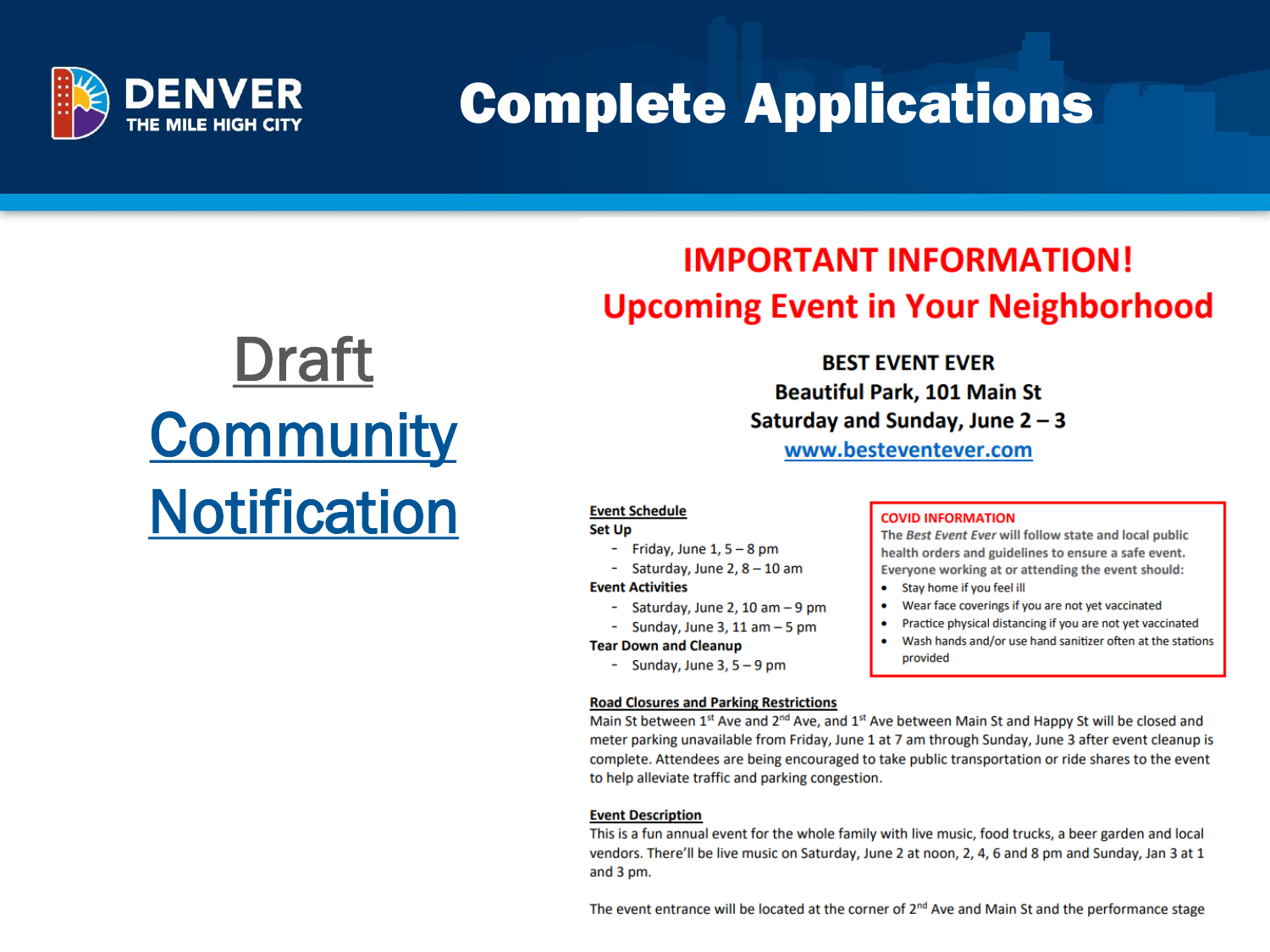

Permit

### Premise **Documentation**

### In Parks = Preliminary Park Permit

| Denver Parks and Recreation<br>Permitting)<br>201 W. Colfax Avenue<br>Room 1.G.1<br>Denver, CO 80202 | PHONE:(720) 913-0700<br>EMAIL:park.permits@denvergov.org                    |                                                     | Permit # R69237<br>Expiration Date Dec 31, 2021   | <b>Status</b> Tentative<br>Date Aug 10, 2021 12:11 PM |
|------------------------------------------------------------------------------------------------------|-----------------------------------------------------------------------------|-----------------------------------------------------|---------------------------------------------------|-------------------------------------------------------|
| <b>Organization Name</b><br><b>Customer Type</b><br><b>Organization Address</b>                      | Denver Philharmonic - 3476<br>Non-Profit<br>PO Box 6074<br>Denver, CO 80206 | <b>Organization Phone 1</b><br>Number               |                                                   |                                                       |
| <b>Agent Name</b>                                                                                    |                                                                             | <b>Primary Phone Number</b><br><b>Email Address</b> |                                                   |                                                       |
| <b>System User</b>                                                                                   | <b>Erin McGuirk</b>                                                         |                                                     |                                                   |                                                       |
|                                                                                                      |                                                                             |                                                     | <b>Rental Fee</b><br><b>Discounts</b><br>Subtotal | \$1,496.25<br>$-$534.37$<br>\$961.88                  |
|                                                                                                      |                                                                             |                                                     | <b>Deposits</b><br><b>Deposit Discounts</b>       | \$0.00<br>\$0.00                                      |
|                                                                                                      |                                                                             |                                                     | <b>Total Permit Fee</b>                           | \$961.88                                              |
|                                                                                                      |                                                                             |                                                     | <b>Total Payment</b><br>Refunds<br><b>Balance</b> | \$0.00<br>\$0.00<br>\$961.88                          |

i∕ DENVER!

| <b>Denver</b>          | Concert                                              | 1 resource(s)                | <b>Subtotal: \$961.88</b><br>1 booking(s) |
|------------------------|------------------------------------------------------|------------------------------|-------------------------------------------|
| <b>Booking Summary</b> |                                                      |                              |                                           |
|                        | Cheesman Park: Entire Park (PER: Event (No Alcohol)) | <b>Center: Cheesman Park</b> |                                           |
| <b>START DATE</b>      | <b>END DATE</b><br><b>START TIME</b>                 | <b>END TIME</b>              | <b>ATTENDEE</b><br>AMT W/O TAX            |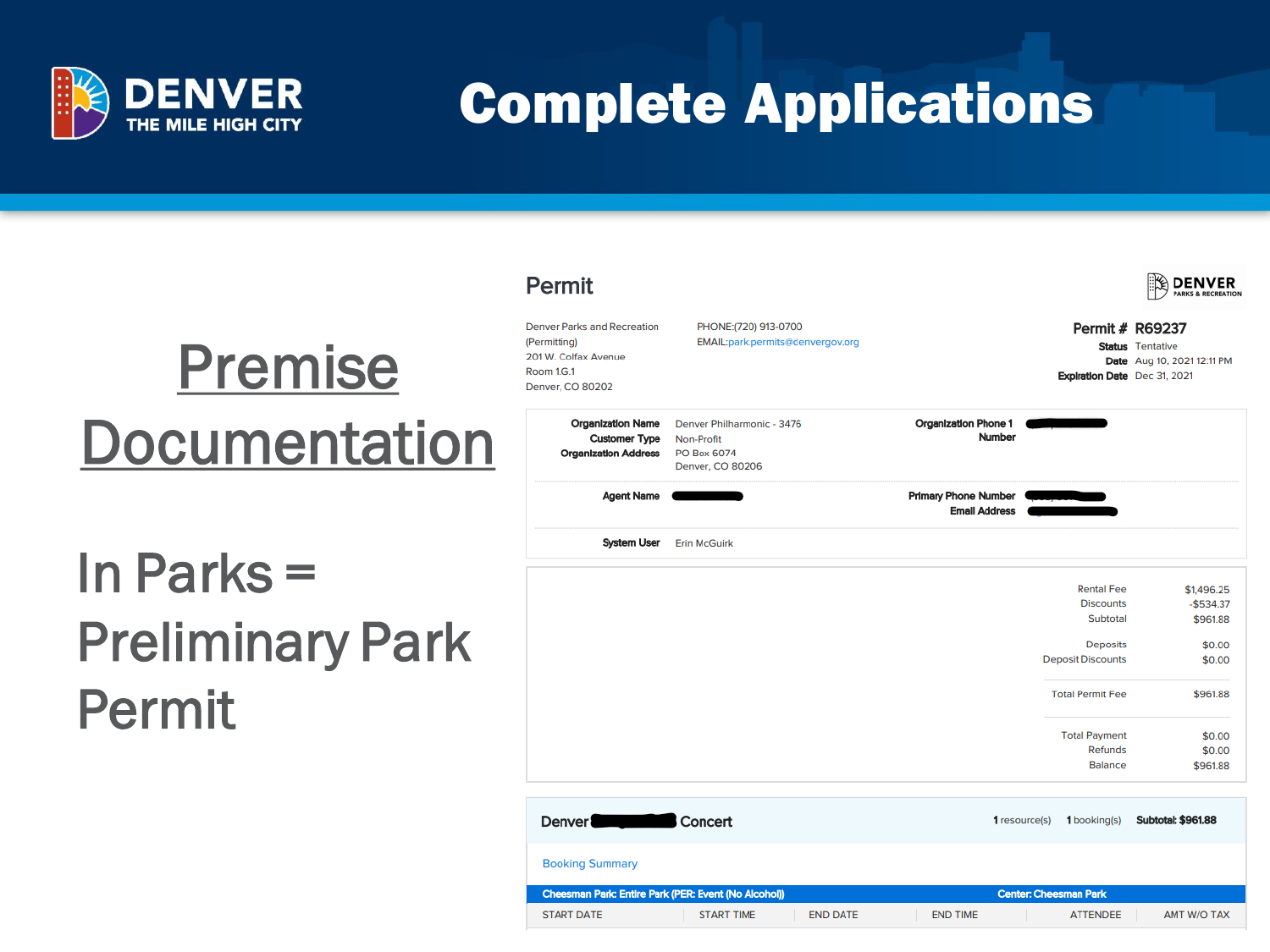

### Premise **Documentation**

### In Right of Way = [Traffic Control](https://www.denvergov.org/content/dam/denvergov/Portals/Transportation-Mobility/documents/permits/dpw-example-traffic-control-plan.pdf)  Plan

#### DENVER PUBLIC WORKS TRAFFIC CONTROL PLAN (TCP) EXAMPLE

A TRAFFIC CONTROL PLAN IS COMPLETED BY A BARRICADE COMPANY AND MUST FOLLOW THE MANUAL OF UNIFORM TRAFFIC CONTROL DEVICES (MUTCD). THE TRAFFIC CONTROL PLAN IS REVIEWED AND MUST BE APPROVED BY TRANSPORTATION AND MOBILITY.

EVENT ORGANIZER MUST RESOLVE ALL LOCAL ACCESS ISSUES.

ALL BARRICADES. CONES AND SIGNS MUST BE IN ACCORDANCE WITH THE LATEST EDITION OF THE MUTCD AND MUST BE INSTALLED AND REMOVED BY A CERTIFIED TRAFFIC CONTROL **TECHNICIAN.** 

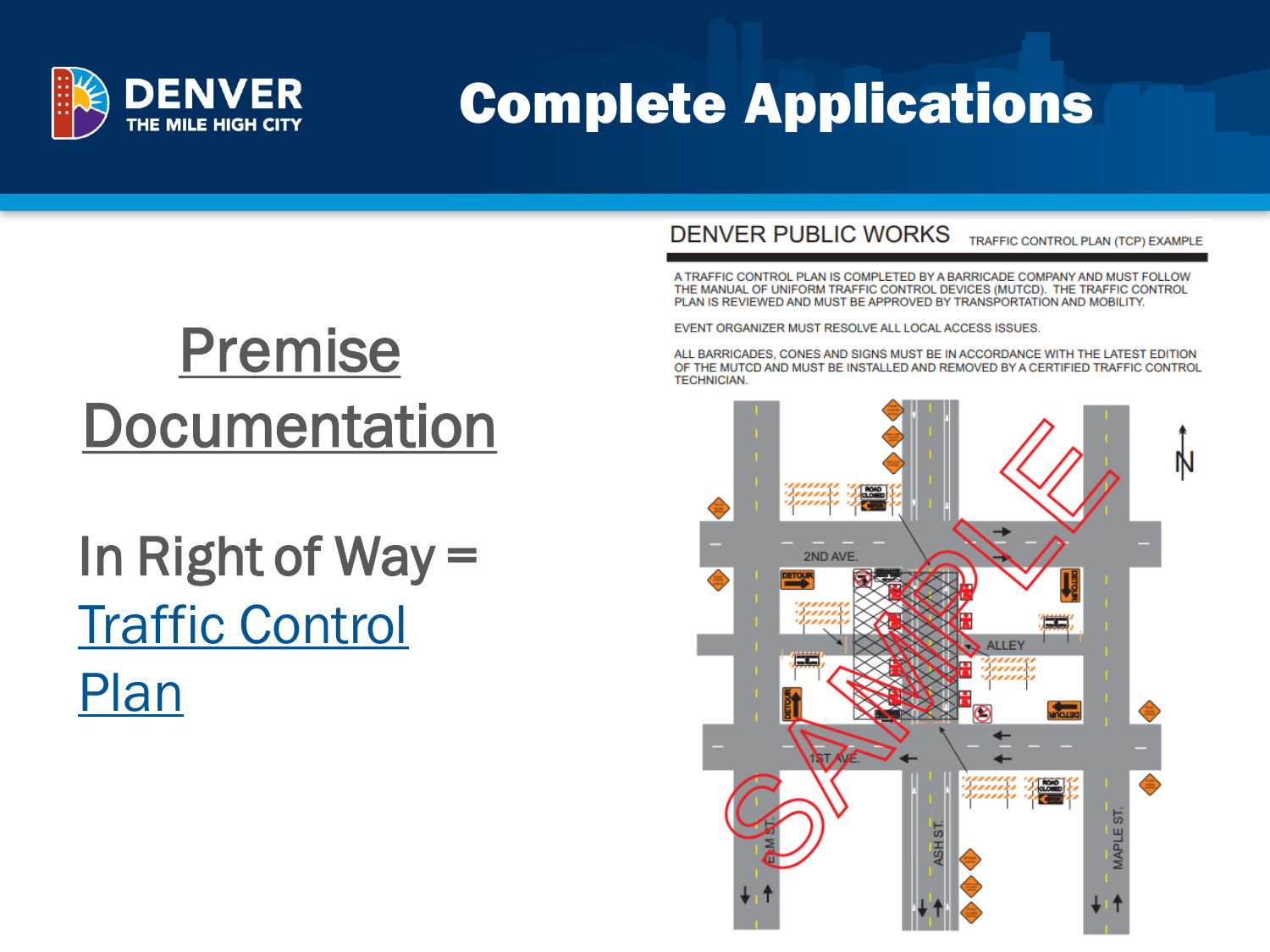

Application Changes

### Requirement Acknowledgements

- Seat and Sales Tax
- Vendor Licensing
- Merchant Guard Security Licenses
- ▲ 3.9 Will your event utilize hired security?

#### Yes

#### **CLOSE REQUIREMENTS A**

Event security companies and the individual security guards hired by the event must be licensed in the City and County of Denver. Z' Additional details can be found here.

For questions regarding Security Guard Licenses please contact the Department of Excise & License at 720-865-2764 or exlapplications@denvergov.org.

Please enter your initials in the comment box to acknowledge that you have read and understand this

requirement.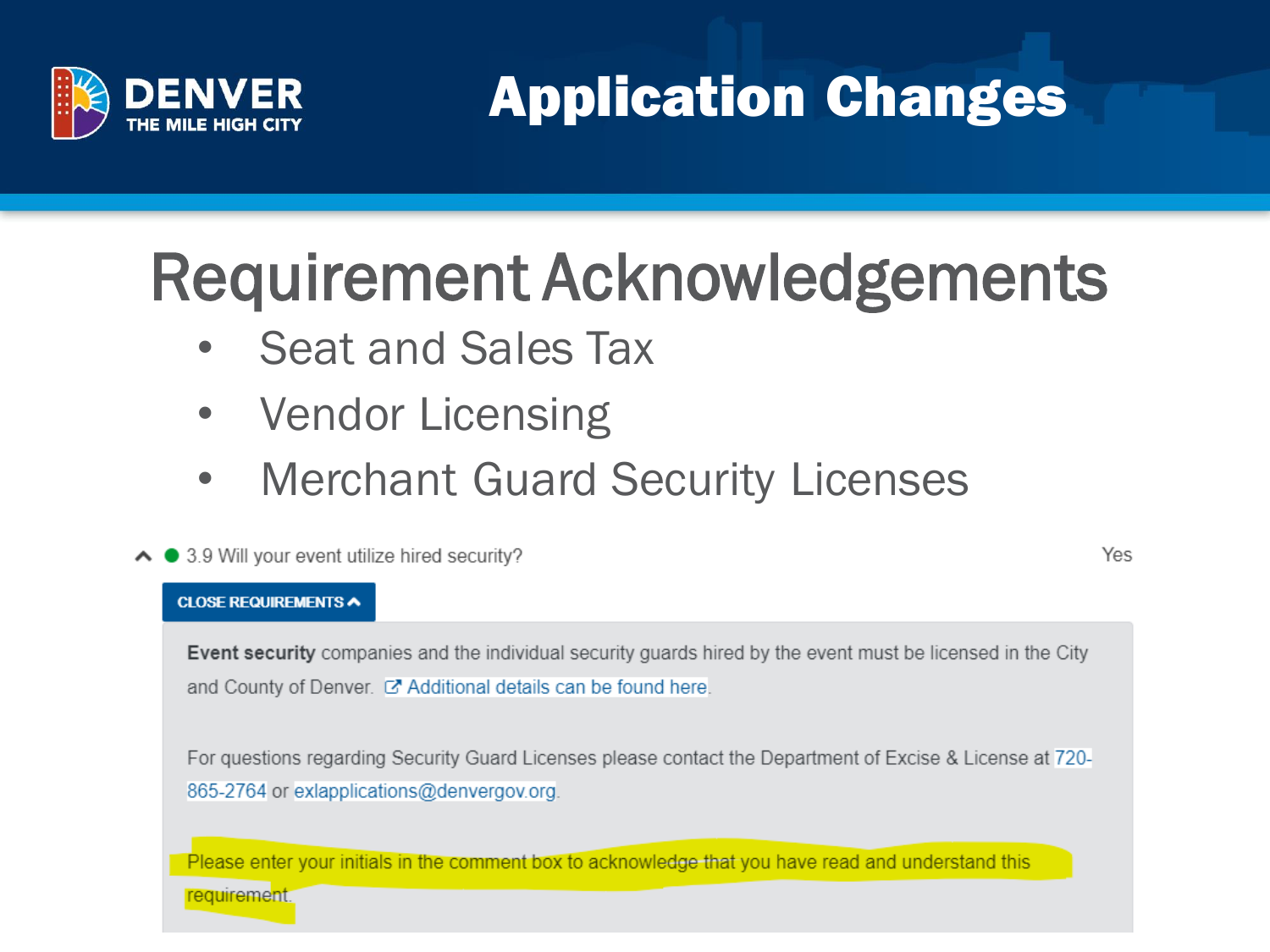

Application Processing Fees

# 2022 Fees = \$0!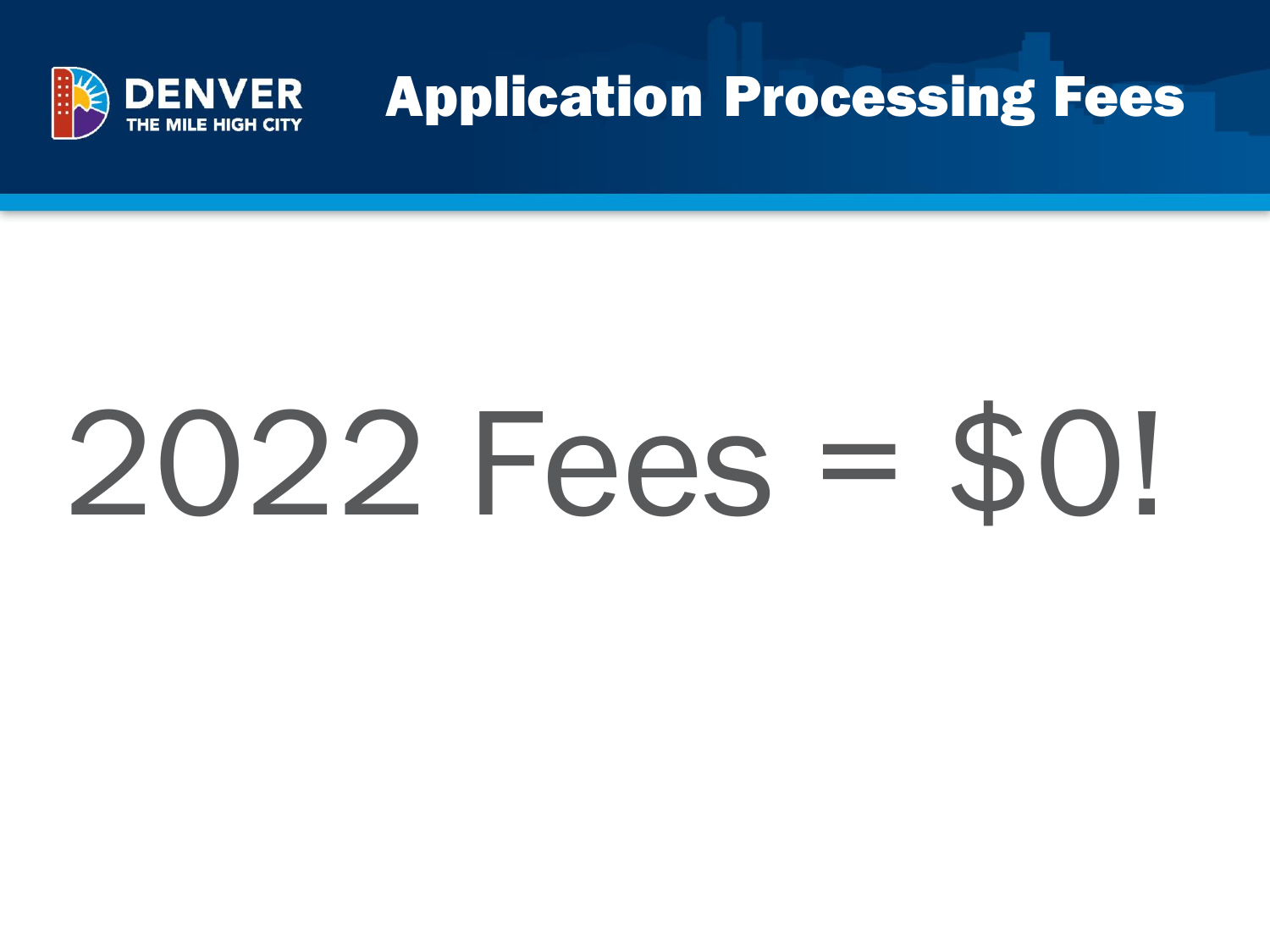

### Application Processing Fees

| <b>Attendance</b> | App Fee | <b>Late App Fee</b> | <b>Late Admin Fee</b> |
|-------------------|---------|---------------------|-----------------------|
| $0 - 350$         | \$25    | \$25                | \$25                  |
| $351 - 3,000$     | \$75    | \$75                | \$75                  |
| $3001 - 10k$      | \$150   | \$150               | \$150                 |
| $10,000+$         | \$250   | \$250               | \$250                 |

\* Considerations are in development for exemptions to promote equity and minimize barriers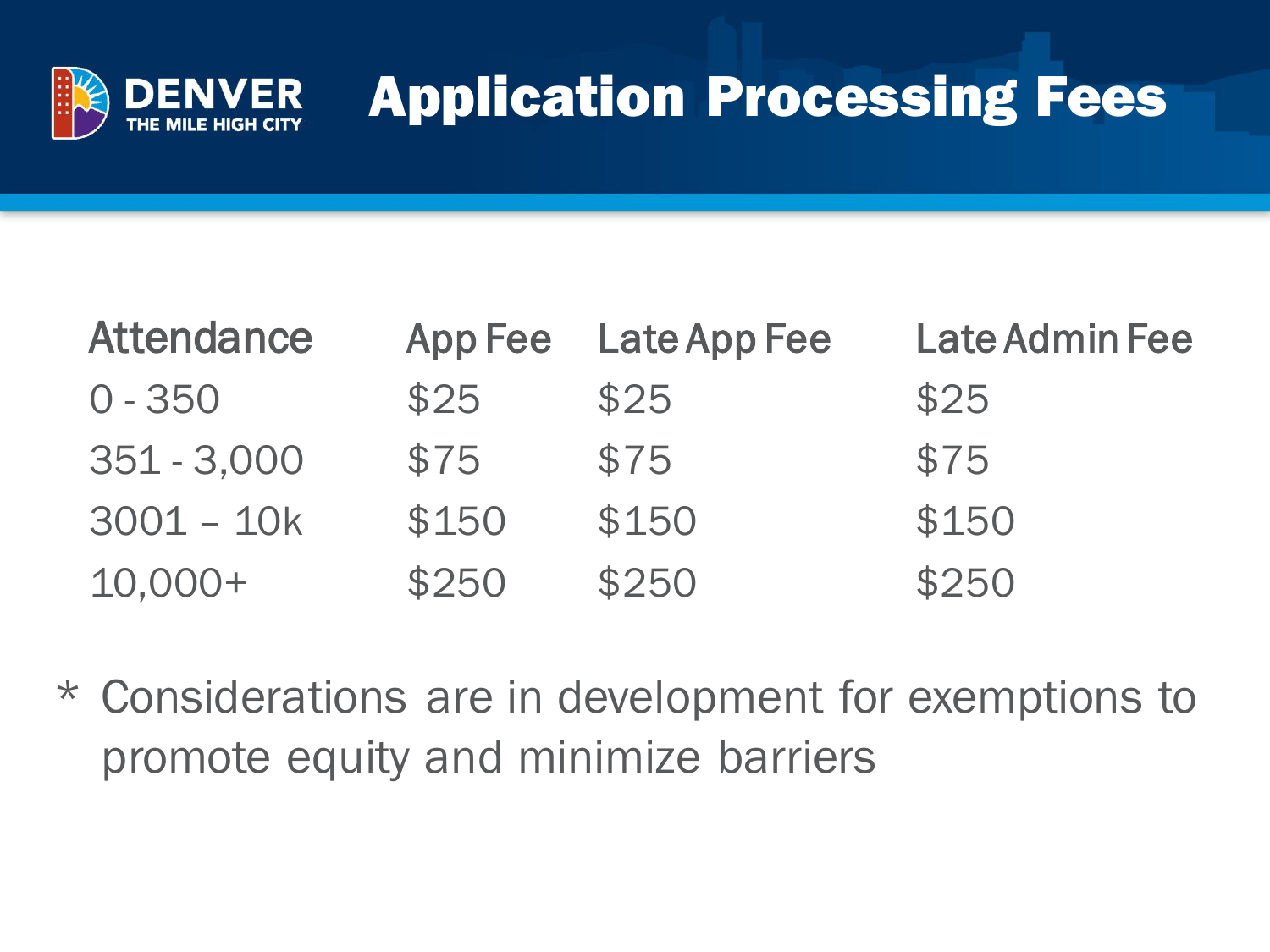



- OSE's Special Event application and its components are enforceable for events occurring in 2022:
	- Community Notifications
	- Comprehensive Site Plans
	- Emergency Action Plans
- A Special Event Application processing fee will go into effect for events occurring in 2023
- This change will not impact current processes, but does allow for enforcement of deadlines and requirements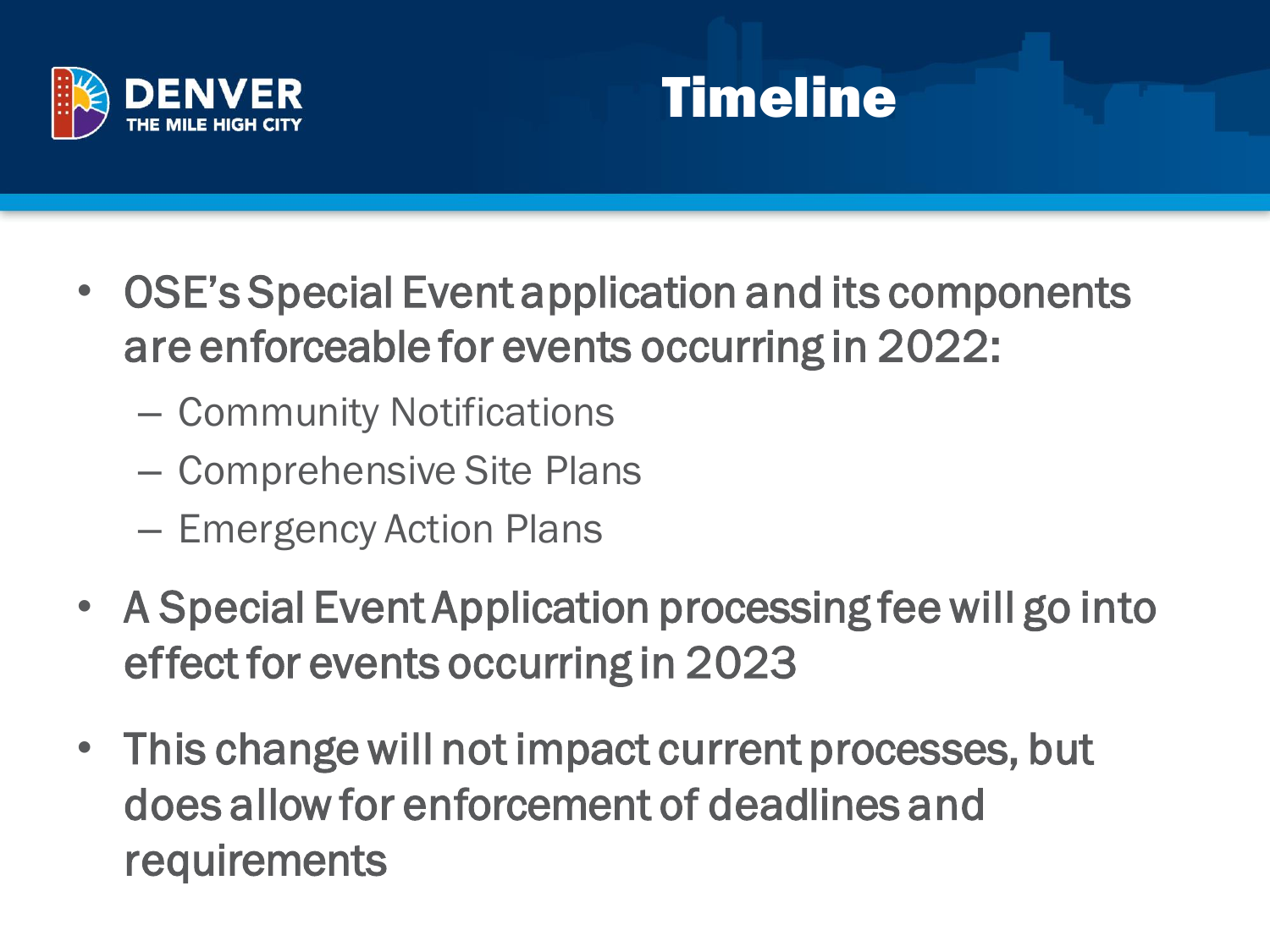

# Questions? Comments?

### Suggestions?

### Ideas!